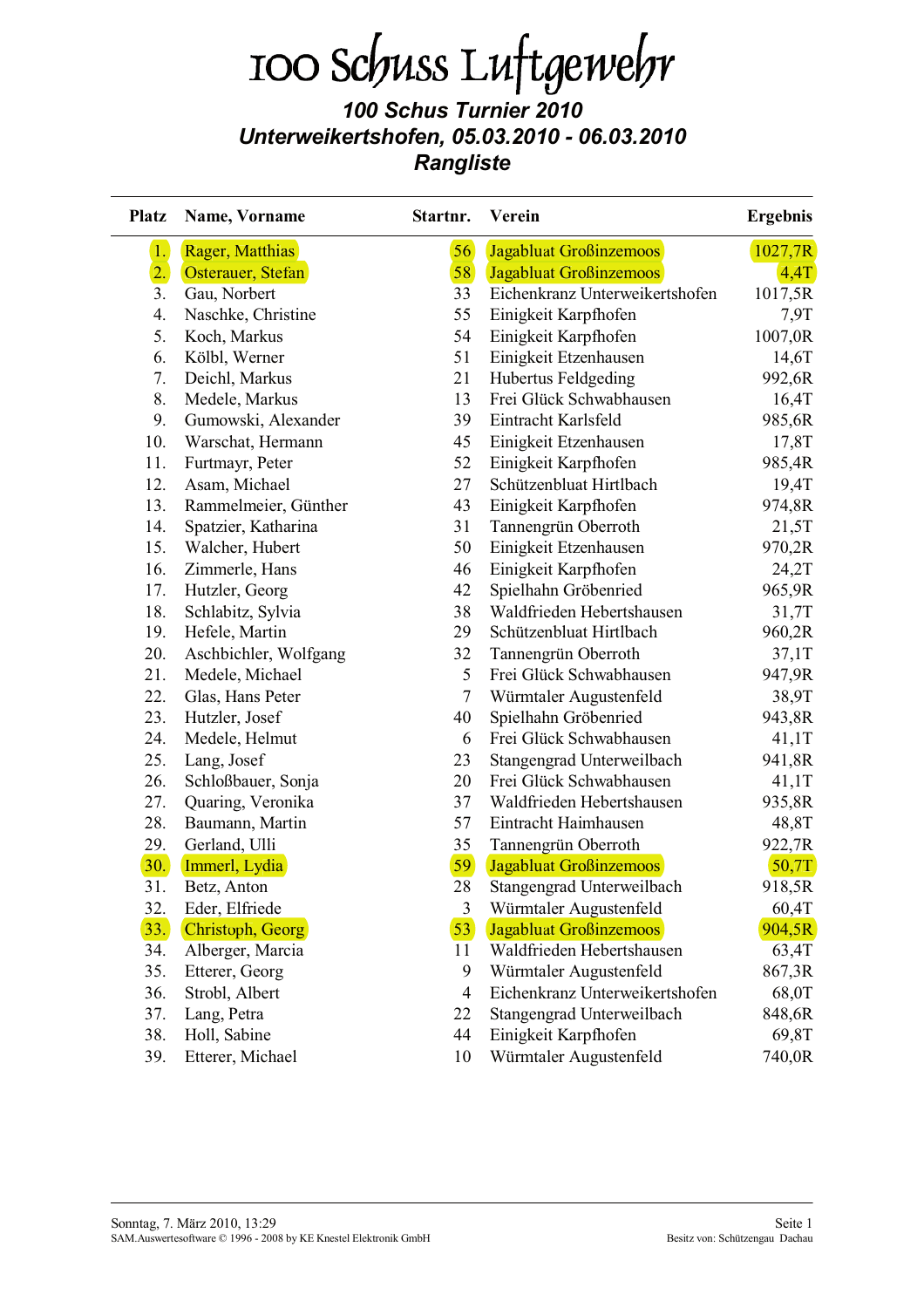**Teilnehmer** 59 Schützen

39 Schützen LG Preise bis Platz 19 Wertung: Ringe/Teiler

20 Schützen LP Preise bis Platz 10 Wertung: Ringe/Teiler

|                 | <b>Start Nr. Nachname</b> | <b>Vorname</b> | <b>Verein</b>                  | Verein Nr. | <b>LP</b>                | <b>LG</b> | <b>Ringe</b>     | <b>Ringe 1/10</b> | <b>Teiler</b>      | <b>Teiler/Faktor</b> |
|-----------------|---------------------------|----------------|--------------------------------|------------|--------------------------|-----------|------------------|-------------------|--------------------|----------------------|
|                 | Sommermann                | <b>Dierk</b>   | Einigkeit Etzenhausen          | 407013     | $\overline{\mathsf{LP}}$ |           | 902              | 943,7             |                    | 33,3                 |
| $\overline{2}$  | Etterer                   | Wolfgang       | Würmtaler Augustenfeld         | 407009     | LP.                      |           | 818              | 858,5             |                    | 56,5                 |
| $\overline{3}$  | Eder                      | Elfriede       | Würmtaler Augustenfeld         | 407009     |                          | LG        | 781              | 825,6             | 60,4               |                      |
| 4               | Strobl                    | Albert         | Eichenkranz Unterweikertshofen | 407045     |                          | LG        | 755              | 797,6             | 68,0               |                      |
| 5               | Medele                    | Michael        | Frei Glück Schwabhausen        | 407042     |                          | LG        | 904              | 947,9             | 41,8               |                      |
| 6               | Medele                    | Helmut         | Frei Glück Schwabhausen        | 407042     |                          | LG        | 892              | 935,8             | 41,1               |                      |
| $\overline{7}$  | Glas                      | Hans Peter     | Würmtaler Augustenfeld         | 407009     |                          | LG        | 687              | 727,0             | 38,9               |                      |
| 8               | Etterer                   | Christian      | Würmtaler Augustenfeld         | 407009     | LP                       |           | 769              | 811,1             |                    | 139,1                |
| 9               | Etterer                   | Georg          | Würmtaler Augustenfeld         | 407009     |                          | LG        | 821              | 867,3             | 64,3               |                      |
| $\overline{10}$ | <b>Etterer</b>            | Michael        | Würmtaler Augustenfeld         | 407009     |                          | LG        | 700              | 740,0             | 89,5               |                      |
| 11              | Alberger                  | Marcia         | Waldfrieden Hebertshausen      | 407020     |                          | LG        | 848              | 894,6             | 63,4               |                      |
| 12              | Gentner                   | Franz          | Einigkeit Karpfhofen           | 407025     | <b>LP</b>                |           | 909              | 949,6             |                    | 19,4                 |
| $\overline{13}$ | Medele                    | <b>Markus</b>  | Frei Glück Schwabhausen        | 407042     |                          | LG        | 943              | 990,0             | 16,4               |                      |
| 14              | Lang                      | Josef          | Hubertus Feldgeding            | 407014     | $\overline{\mathsf{LP}}$ |           | 881              | 926,7             | 101,4              | 36,2                 |
| 15              | <b>Brummer</b>            | Georg          | <b>Hubertus Feldgeding</b>     | 407014     | LP                       |           | 882              | 927,4             | $\overline{2}10,1$ | 75,0                 |
| $\overline{16}$ | Haider                    | Martin         | <b>Hubertus Feldgeding</b>     | 407014     | LP                       |           | 826              | 868,1             | 371,0              | 132,5                |
| 17              | Häbe                      | Peter          | Frei Glück Schwabhausen        | 407042     | LP                       |           | 890              | 931,9             | 102,7              | 36,7                 |
| 18              | Ried                      | Walter         | Edelweiß Langenpettenbach      | 407059     | LP                       |           | 853              | 896,9             | 81,1               | 29,0                 |
| 19              | Maier                     | Daniel         | Edelweiß Langenpettenbach      | 407059     | LP                       |           | 866              | 910,3             | 180,5              | 64,5                 |
| 20              | Schloßbauer               | Sonja          | Frei Glück Schwabhausen        | 407042     |                          | LG        | 882              | 927,2             | 41,1               |                      |
| $\overline{21}$ | Deichl                    | <b>Markus</b>  | <b>Hubertus Feldgeding</b>     | 407014     |                          | LG        | 945              | 992,6             | 34,0               |                      |
| $\overline{22}$ | Lang                      | Petra          | Stangengrad Unterweilbach      | 407057     |                          | LG        | 808              | 848,6             | 98,8               |                      |
| $\overline{23}$ | Lang                      | Josef          | Stangengrad Unterweilbach      | 407057     |                          | LG        | 892              | 941,8             | 61,3               |                      |
| $\overline{24}$ | Widmann                   | Wolfgang       | Edelweiß Langenpettenbach      | 407059     | $\overline{\mathsf{LP}}$ |           | 903              | 943,1             |                    | 8,4                  |
| $\overline{25}$ | Gross                     | Matthias       | Alt Wittelsbach Günding        | 407015     | $\overline{\mathsf{LP}}$ |           | 911              | 956,9             |                    | 80,0                 |
| $\overline{26}$ | Appuhn                    | Christiane     | Tannengrün Oberroth            | 407032     | LP                       |           | $\overline{774}$ | 818,6             |                    | 118,6                |
| 27              | Asam                      | Michael        | Schützenbluat Hirtlbach        | 407021     |                          | LG        | 923              | 965,9             | 19,4               |                      |
| 28              | <b>Betz</b>               | Anton          | Stangengrad Unterweilbach      | 407057     |                          | LG        | 872              | 918,5             | 57,5               |                      |
| 29              | Hefele                    | Martin         | Schützenbluat Hirtlbach        | 407021     |                          | LG        | 920              | 960,2             | 36,4               |                      |
| 30              | Kottermair                | Gerhard        | Schützenbluat Hirtlbach        | 407021     | LP                       |           | 822              | 864,4             |                    | 93,0                 |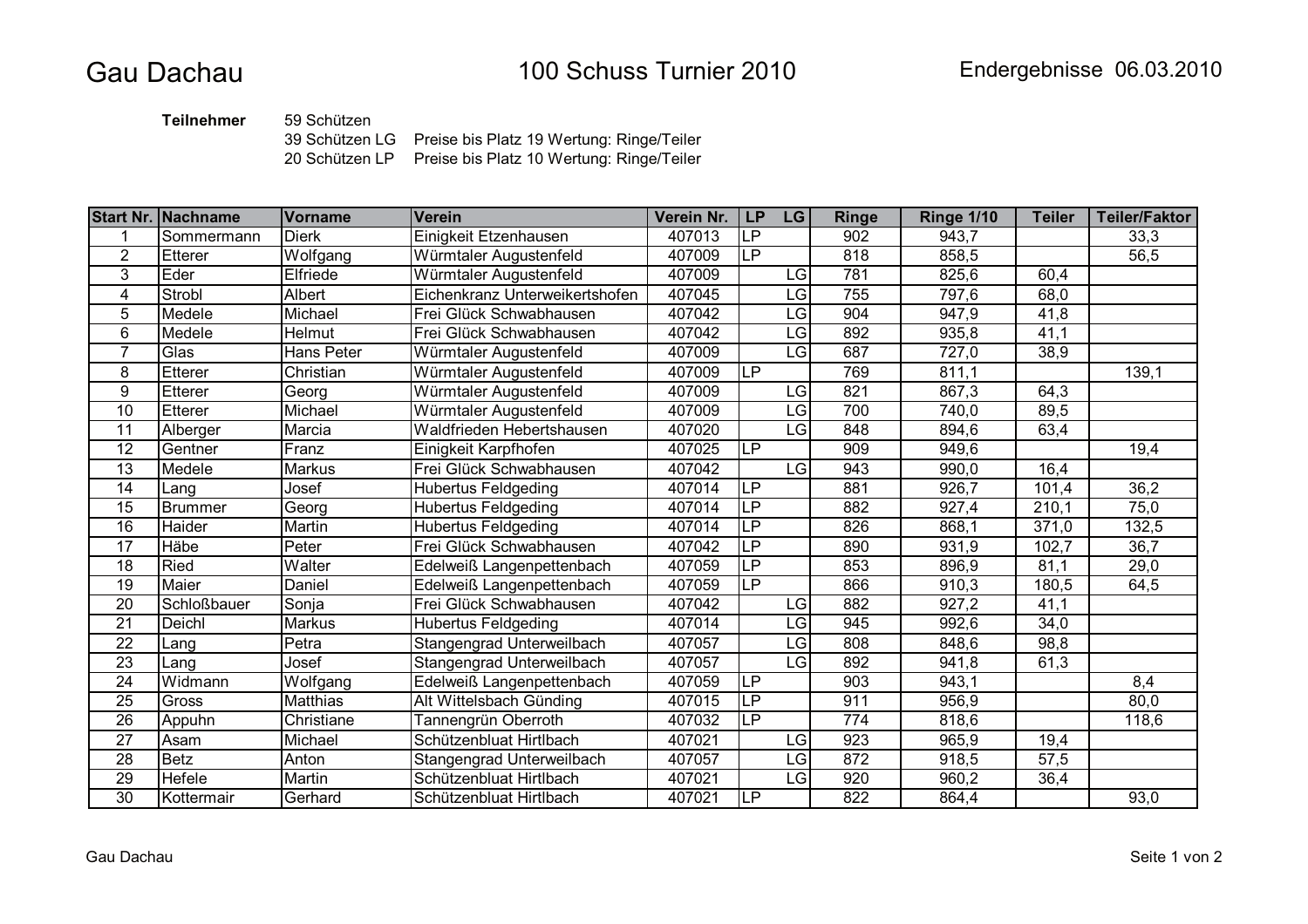## **Gau Dachau**

|                 | <b>Start Nr. Nachname</b> | <b>Vorname</b> | <b>Verein</b>                  | Verein Nr. | LG/LP                    | <b>Ringe</b> | <b>Ringe 1/10</b> | <b>Teiler</b>     | <b>Teiler/Faktor</b> |
|-----------------|---------------------------|----------------|--------------------------------|------------|--------------------------|--------------|-------------------|-------------------|----------------------|
| 31              | Spatzier                  | Katharina      | Tannengrün Oberroth            | 407032     | LG                       | 883          | 929,3             | 21,5              |                      |
| $\overline{32}$ | Aschbichler               | Wolfgang       | Tannengrün Oberroth            | 407032     | LG                       | 900          | 942,5             | 37,1              |                      |
| $\overline{33}$ | Gau                       | Norbert        | Eichenkranz Unterweikertshofen | 407045     | LG                       | 974          | 1017,5            | 14,6              |                      |
| $\overline{34}$ | Henkel                    | Harald         | Würmtaler Augustenfeld         | 407009     | $\overline{\mathsf{LP}}$ | 762          | 808,6             |                   | 66,9                 |
| 35              | Gerland                   | Ulli           | Tannengrün Oberroth            | 407032     | <b>LG</b>                | 876          | 922,7             | 71,5              |                      |
| 36              | <b>Preuß</b>              | Christian      | Eintracht Karlsfeld            | 407024     | <b>LP</b>                | 856          | 898,9             |                   | 28,7                 |
| $\overline{37}$ | Quaring                   | Veronika       | Waldfrieden Hebertshausen      | 407020     | LG                       | 893          | 935,8             | 56,6              |                      |
| $\overline{38}$ | Schlabitz                 | Sylvia         | Waldfrieden Hebertshausen      | 407020     | LG                       | 908          | 951,5             | 31,7              |                      |
| $\overline{39}$ | Gumowski                  | Alexander      | Eintracht Karlsfeld            | 407024     | LG                       | 934          | 985,6             | 20,2              |                      |
| 40              | Hutzler                   | Josef          | Spielhahn Gröbenried           | 407018     | LG                       | 895          | 943,8             | 49,5              |                      |
| 41              | Bayerle                   | Richard        | Alt Wittelsbach Günding        | 407015     | <b>LP</b>                | 826          | 868,2             |                   | 85,3                 |
| 42              | Hutzler                   | Georg          | Spielhahn Gröbenried           | 407018     | LG                       | 921          | 965,9             | 29,6              |                      |
| 43              | Rammelmeier               | Günther        | Einigkeit Karpfhofen           | 407025     | LG                       | 926          | 974,8             | 33,5              |                      |
| 44              | Holl                      | Sabine         | Einigkeit Karpfhofen           | 407025     | LG                       | 702          | 744,5             | 69,8              |                      |
| 45              | Warschat                  | Hermann        | Einigkeit Etzenhausen          | 407013     | LG                       | 861          | 906,3             | 17,8              |                      |
| 46              | Zimmerle                  | Hans           | Einigkeit Karpfhofen           | 407025     | LG                       | 922          | 969,5             | 24,2              |                      |
| $\overline{47}$ | <b>Bickl</b>              | Martin         | Einigkeit Karpfhofen           | 407025     | $\overline{\mathsf{LP}}$ | 892          | 942,6             |                   | 77,2                 |
| 48              | Kölbl                     | Susanne        | Einigkeit Etzenhausen          | 407013     | <b>LP</b>                | 898          | 944,7             |                   | 13,6                 |
| 49              | <b>Bartels</b>            | Helmut         | <b>Hubertus Feldgeding</b>     | 407014     | LP                       | 862          | 904,8             |                   | 51,0                 |
| 50              | Walcher                   | Hubert         | Einigkeit Etzenhausen          | 407013     | LG                       | 931          | 970,2             | 58,4              |                      |
| 51              | Kölbl                     | Werner         | Einigkeit Etzenhausen          | 407013     | LG                       | 915          | 958,1             | 14,6              |                      |
| 52              | Furtmayr                  | Peter          | Einigkeit Karpfhofen           | 407025     | LG                       | 942          | 985,4             | 38,5              |                      |
| 53              | Christoph                 | Georg          | Jagabluat Großinzemoos         | 407017     | LG                       | 860          | 904,5             | 111,3             |                      |
| 54              | Koch                      | Markus         | Einigkeit Karpfhofen           | 407025     | LG                       | 961          | 1007,0            | 13,0              |                      |
| 55              | Naschke                   | Christine      | Einigkeit Karpfhofen           | 407025     | LG                       | 826          | 874,3             | $\overline{7,9}$  |                      |
| 56              | Rager                     | Matthias       | Jagabluat Großinzemoos         | 407017     | LG                       | 984          | 1027,7            | 24,1              |                      |
| 57              | Baumann                   | Martin         | Eintracht Haimhausen           | 407054     | LG                       | 869          | 917,4             | 48,8              |                      |
| $\overline{58}$ | Osterauer                 | Stefan         | Jagabluat Großinzemoos         | 407017     | LG                       | 958          | 1003,8            | 4,4               |                      |
| 59              | Immerl                    | Lydia          | Jagabluat Großinzemoos         | 407017     | $\overline{\text{LG}}$   | 874          | 918,0             | $\overline{50,7}$ |                      |